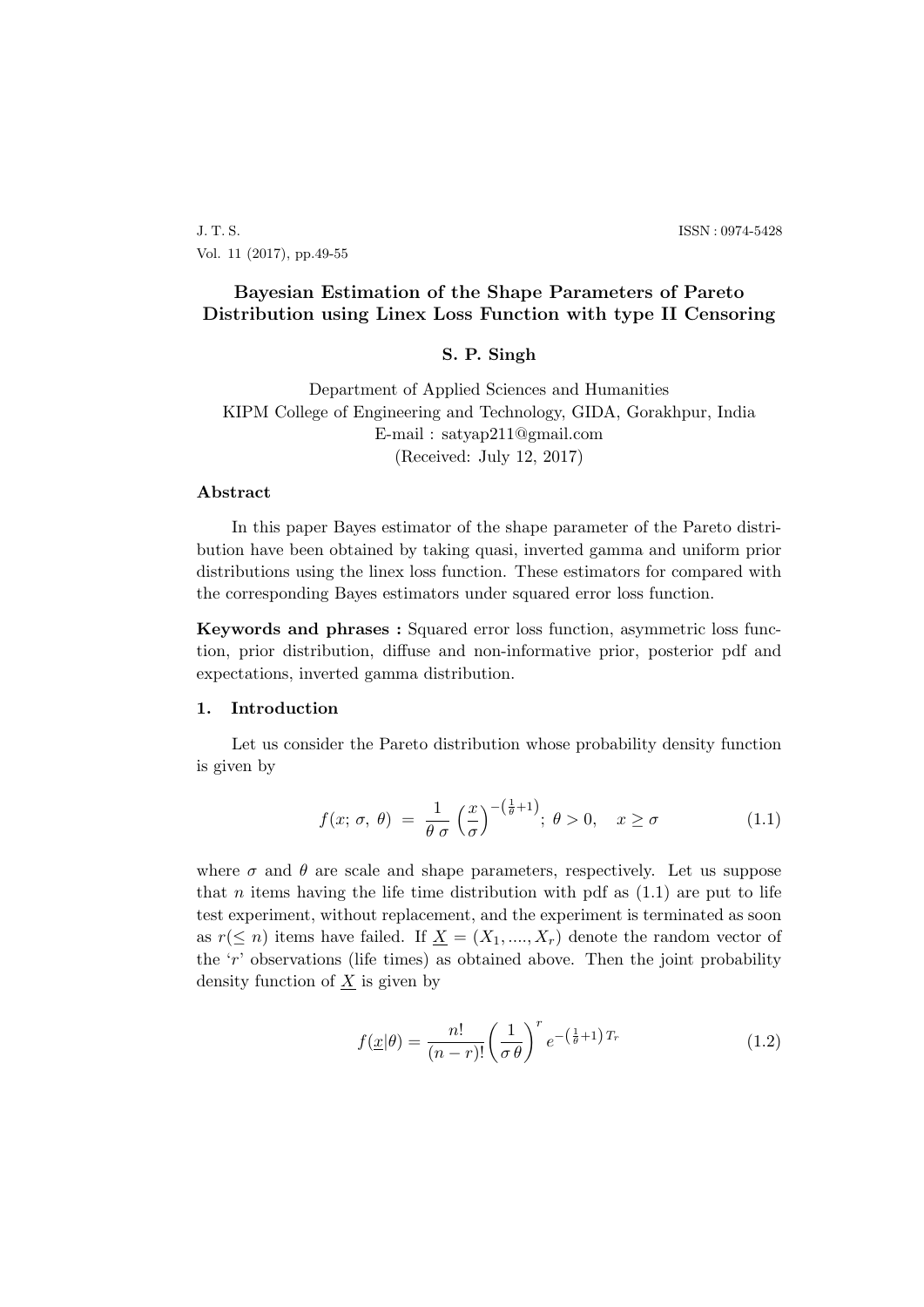50 S. P. Singh

where  $T_r = \left[\sum_{r=1}^{r}$ *i*=1  $\log\left(\frac{x_i}{\sigma}\right) + (n-r)\log\left(\frac{x_{(r)}}{\sigma}\right)$  $\left[\frac{r(r)}{\sigma}\right]$ . Thus, the maximum likelihood estimator (MLE) *θ* is given by

$$
\hat{\theta} = \frac{T_r}{r}.\tag{1.3}
$$

and the pdf of  $\hat{\theta}$  is given by

$$
f(\hat{\theta}) = \frac{\left(\frac{r}{\theta}\right)^r}{\Gamma(r)} \left(\hat{\theta}\right)^{r-1} e^{-r\hat{\theta}/\theta}, \qquad \hat{\theta} > 0.
$$
 (1.4)

The Bayes estimator  $\hat{\theta}_L$  of  $\theta$  is of course, is the optimal estimator relative to the chosen loss function *L*. A commonly used loss function is the squared error loss function (SELF), is symmetric and is given as

$$
L(\hat{\theta}, \theta) = (\hat{\theta} - \theta)^2.
$$
 (1.5)

It is well known that the Bayes estimator under the above loss function, say  $\hat{\theta}_S$ , is the posterior mean. The squared error loss function (SELF) is often used due to the fact that it is symmetrical and also that it does not lead to complicated numerical methods for various calculations. Several authors, viz. Ferguson [3], Varian [5], Berger [2], Zellner [6] and Basu and Ebrahimi [1], to name a few, have recognized the inappropriateness of using symmetric loss function in several estimation problems. These authors have proposed different asymmetric loss functions e.g., Linex and many of it's variant forms.

Varian [5] introduced the following convex loss function known as LINEX (linear-exponential) loss function

$$
L(\Delta) = be^{a\Delta} - c\Delta - b, \qquad a, c \neq 0, \ b > 0,
$$
 (1.6)

where  $\Delta = \hat{\theta} - \theta$ . It is clear that  $L(0) = 0$  and the minimum occurs when  $ab = c$ , therefore,  $L(\Delta)$  can be written as

$$
L(\Delta) = b \left[ e^{a\Delta} - a\Delta - 1 \right], \qquad a \neq 0, \ b > 0,
$$
 (1.7)

where *a* and *b* are the parameters of the loss function may be defined as shape and scale respectively. This loss function has been considered by Zellner [6], Rojo [4]. Basu and Ebrahimi [1] considered the  $L(\Delta)$  as

$$
L(\Delta) = b \left[ e^{a\Delta} - a\Delta - 1 \right], \qquad a \neq 0, \ b > 0,
$$
\n
$$
(1.8)
$$

where

$$
\Delta = \frac{\hat{\theta}}{\theta} - 1
$$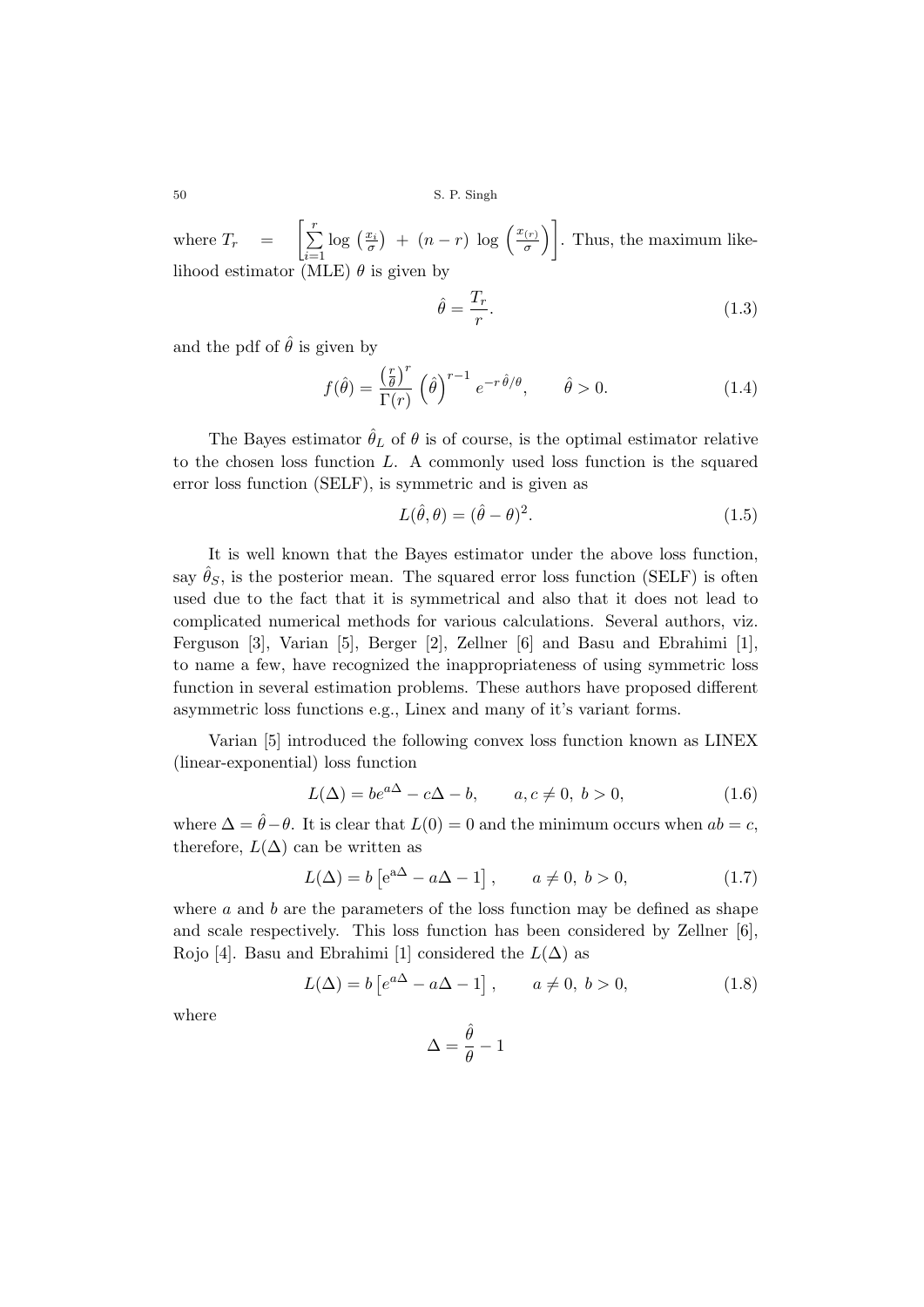and studied the Bayesian estimation under this asymmetric loss function for exponential lifetime distribution. This loss function is suitable for the situations where overestimation of  $\theta$  is more costly than its underestimation.

Thus Bayes estimator under asymmetric loss  $L(\Delta)$ , i.e.,  $\hat{\theta}_A$  is the solution of the following equation

$$
E_{\pi} \left[ \frac{1}{\theta} \exp \left( \frac{a \hat{\theta}_A}{\theta} \right) = e^a E_{\pi} \left( \frac{1}{\theta} \right). \tag{1.9}
$$

In this paper, we have obtained Bayes estimator of  $\theta$  using linex loss function, under three prior distribution, viz., quasi-density

$$
g_1(\theta) = \frac{1}{\theta^d}; \qquad \theta > 0, d \ge 0 \tag{1.10}
$$

here  $d = 0$  leads to a diffuse prior and  $d = 1$ , a non-informative prior; the inverted gamma distribution as natural conjugate with parameters  $\alpha$  and  $\beta$ ( $>$ 0) with p.d.f. given by

$$
g_2(\theta) = \begin{cases} \frac{\beta^{\alpha}}{\Gamma(\alpha)} \theta^{-(\alpha+1)} & e^{-\beta/\theta} \quad ; & \theta > 0 \quad (\alpha, \beta) > 0 \\ 0 & ; \quad \text{otherwise} \end{cases}
$$
(1.11)

and uniform prior over  $[\alpha, \beta]$  as

$$
g_3(\theta) = \begin{cases} \frac{1}{\beta - \alpha} & ; & 0 < \alpha \le \theta \le \beta \\ 0 & ; & \text{otherwise} \end{cases}
$$
 (1.12)

## **2.** Bayes Estimator of  $\theta$  under Quasi Prior  $g_1(\theta)$

The posterior pdf of  $\theta$  under  $g_1(\theta)$ , may be obtained, using (1.2)

$$
f(\theta|\underline{x}) = \frac{T_r^{r+d-1}}{\Gamma(r+d-1)} \theta^{-(r+d)} e^{-(T_r/\theta)}; \quad \theta > 0, r+d > 1.
$$
 (2.1)

The Bayes estimator under squared error loss function is given by

$$
\hat{\theta}_S = \frac{T_r}{(r+d-2)}; \quad r+d > 2. \tag{2.2}
$$

Also, the Bayes estimator under linex loss function is obtained as

$$
\hat{\theta}_A = \left(\frac{1 - e^{-a/(r+d)}}{a}\right) T_r.
$$
\n(2.3)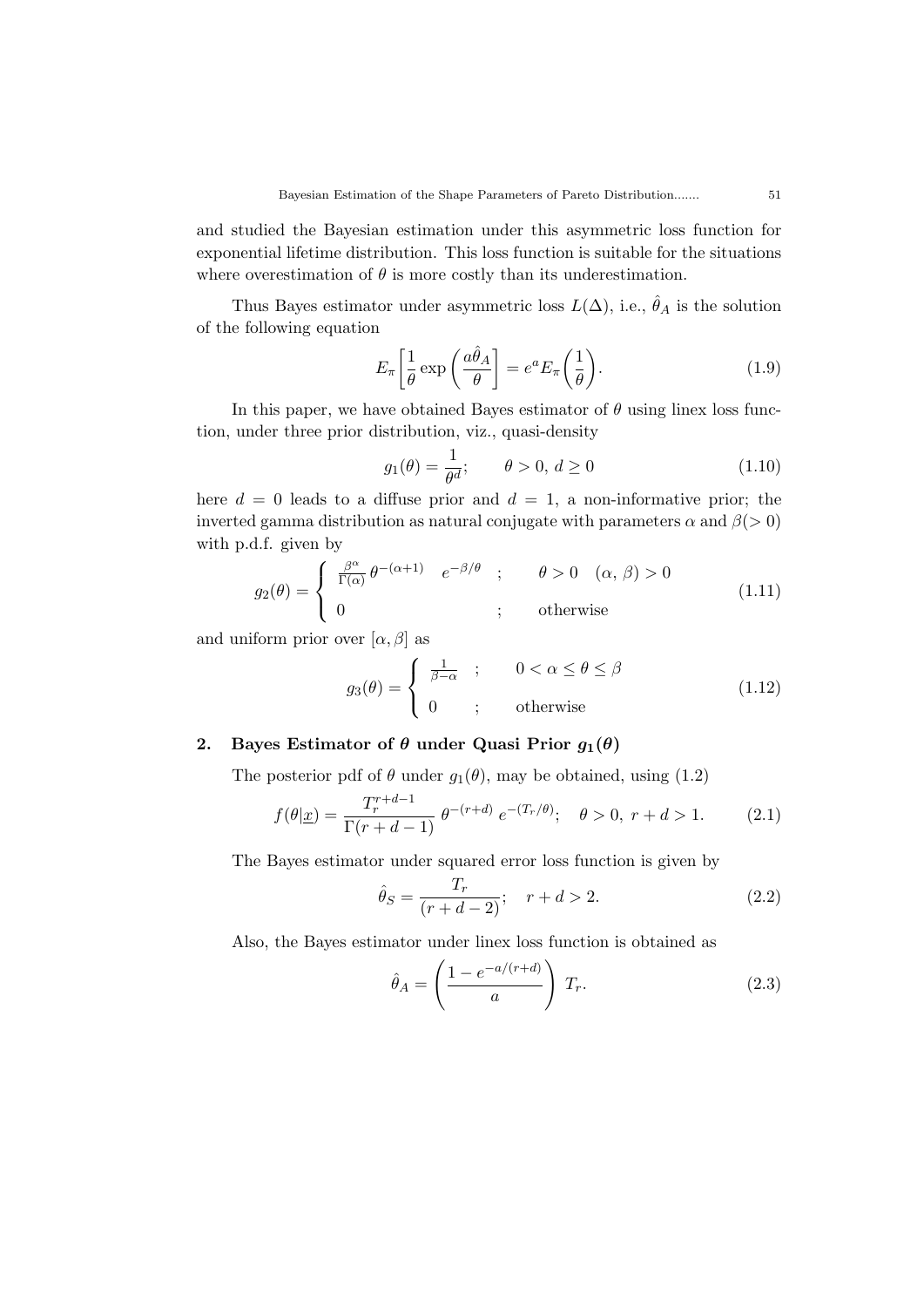52 S. P. Singh

#### **The Risk Functions**

The risk function of the estimators  $\hat{\theta}_S$  and  $\hat{\theta}_A$ , relative to squared error loss function are denoted by  $R_S(\hat{\theta}_S)$  and  $R_S(\hat{\theta}_A)$ , respectively and those relative to linex  $R_A(\hat{\theta}_S)$  and  $R_A(\hat{\theta}_A)$ , respectively are given by

$$
R_S\left(\hat{\theta}_S\right) = \theta^2 \left[ \frac{r(r+1)}{(r+d-1)^2} - \frac{2r}{(r+d-2)} + 1 \right],\tag{2.4}
$$

$$
R_S\left(\hat{\theta}_A\right) = \theta^2 \left[ \frac{r(r+1)}{a^2} \left(1 - e^{-a/(r+d)}\right)^2 - \frac{2r}{a} \left(1 - e^{-a/(r+d)}\right) + 1 \right], \quad (2.5)
$$

$$
R_A\left(\hat{\theta}_S\right) = b\left[e^{-a}\left(1 - \frac{a}{r+d-2}\right)^{-r} - \left(\frac{a r}{r+d-2}\right) + a - 1\right],\tag{2.6}
$$

$$
R_A\left(\hat{\theta}_A\right) = b\left[e^{-ad/(r+d)} - r\left(1 - e^{-a/(r+d)}\right) + a - 1\right].\tag{2.7}
$$

# **3.** Bayes Estimator of  $\theta$  under Natural Conjugate Prior  $g_2(\theta)$

The posterior pdf of  $\theta$  under  $g_2(\theta)$ , using equation (1.2) comes out to be

$$
f(\theta|\underline{x}) = \frac{(\beta + T_r)^{r+\alpha}}{\Gamma(r+\alpha)} \ \theta^{-(r+\alpha+1)} \ e^{-\frac{1}{\theta}(\beta+T_r)}, \tag{3.1}
$$

Using equation (3.1), the Bayes estimator under SELF is given by

$$
\hat{\theta}_S = \frac{\beta + T_r}{(r + \alpha - 1)}.\tag{3.2}
$$

The Bayes estimator under linex loss function  $L(\Delta)$ , using the value of  $f(\theta|\mathbf{x})$  from equation (3.1) is the solution of equation (1.9) given by

$$
\hat{\theta}_A = \left(\frac{1 - e^{-a/(r + \alpha + 1)}}{a}\right) (\beta + T_r). \tag{3.3}
$$

### **The Risk Functions**

The risk function of the estimators  $\hat{\theta}_S$  and  $\hat{\theta}_A$ , relative to squared error loss function are given by

$$
R_S\left(\hat{\theta}_S\right) = \theta^2 \left[ \left( \frac{r(r+1) + \frac{2r\beta}{\theta} + \frac{\beta^2}{\theta^2}}{(r+\alpha-1)^2} \right) - \frac{2\left(r+\frac{\beta}{\theta}\right)}{(r+\alpha-1)} + 1 \right],\tag{3.4}
$$

and

$$
R_S\left(\hat{\theta}_A\right) = \theta^2 \left[C^2 \left(r(r+1) + \frac{2r\beta}{\theta} + \frac{\beta^2}{\theta^2}\right) - 2C\left(r + \frac{\beta}{\theta}\right) + 1\right],\tag{3.5}
$$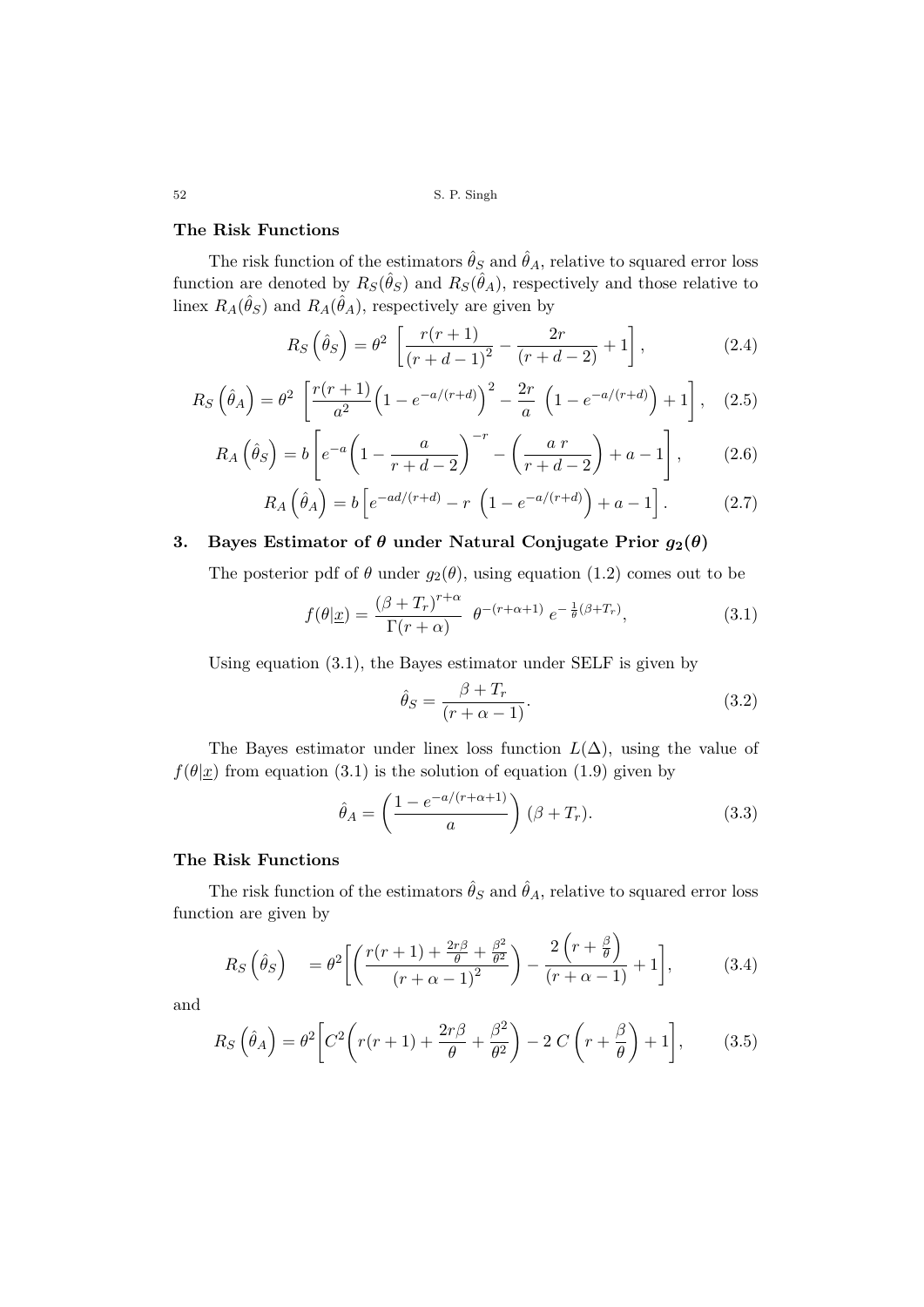Bayesian Estimation of the Shape Parameters of Pareto Distribution....... 53

where  $\left(\frac{1-e^{-a/(r+\alpha+1)}}{a}\right).$ 

The risk function of the estimator  $\hat{\theta}_S$  and  $\hat{\theta}_A$ , relative to linex loss are given by

$$
R_A\left(\hat{\theta}_S\right) = b\left[\left(e^{-a\left(1-\frac{\beta}{\theta(r+\alpha-1)}\right)}\right)\left(1-\frac{a}{r+\alpha-1}\right)^{-r} - \left(\frac{a\left(r+\frac{\beta}{\theta}\right)}{r+\alpha-1}\right) + a - 1\right],\tag{3.6}
$$

and

$$
R_A\left(\hat{\theta}_A\right) = b\left[\left(e^{-a(\alpha+1)/(r+\alpha+1)}\right)\left(e^{\frac{\beta}{\theta}(1-e^{-a/(r+\alpha+1)})}\right) - \left(1 - e^{-a/(r+\alpha+1)}\right)\right] \qquad (3.7)
$$

## **4.** Bayes Estimator of  $\theta$  under Uniform Prior  $g_3(\theta)$

The posterior pdf under  $g_3(\theta)$  may be obtained as

$$
f(\theta \mid \underline{x}) = \frac{T_r^{r-1} \theta^{-r} e^{-T_r/\theta}}{I_g\left(\frac{T_r}{\alpha}, r-1\right) - I_g\left(\frac{T_r}{\beta}, r-1\right)},\tag{4.1}
$$

where  $I_g(x, n) = \int_a^x$ 0  $e^{-t} t^{n-1} dt$  is the incomplete gamma function.

The Bayes estimator of *θ* under SELF is given by

$$
\hat{\theta}_S = \left( \frac{I_g\left(\frac{T_r}{\alpha}, \, r-2\right) - I_g\left(\frac{T_r}{\beta}, \, r-2\right)}{I_g\left(\frac{T_r}{\alpha}, \, r-1\right) - I_g\left(\frac{T_r}{\beta}, \, r-1\right)} \right) T_r. \tag{4.2}
$$

Using (1.6), the Bayes estimator of  $\theta$  relative to linex loss function  $\hat{\theta}_A$ , where  $\hat{\theta}_A$  is the solution of following equation

$$
e^{a} \frac{I_{g}\left(\frac{T_{r}}{\alpha},r\right) - I_{g}\left(\frac{T_{r}}{\beta},r\right)}{I_{g}\left(\frac{T_{r}-a\hat{\theta}_{A}}{\alpha},r\right) - I_{g}\left(\frac{T_{r}-a\hat{\theta}_{A}}{\beta},r\right)} = \left(\frac{T_{r}}{T_{r}-a\hat{\theta}_{A}}\right)^{r}.
$$
 (4.3)

In this case risk functions cannot be obtained in a closed form.

#### **5. Conclusion**

It is evident from the equations  $(2.2)$ ,  $(2.3)$ ,  $(3.2)$ ,  $(3.3)$ ,  $(4.2)$  and  $(4.3)$ that Bayes estimators of the shape parameter of the Pareto distribution, under squared error, linex loss functions using quasi, inverted gamma and uniform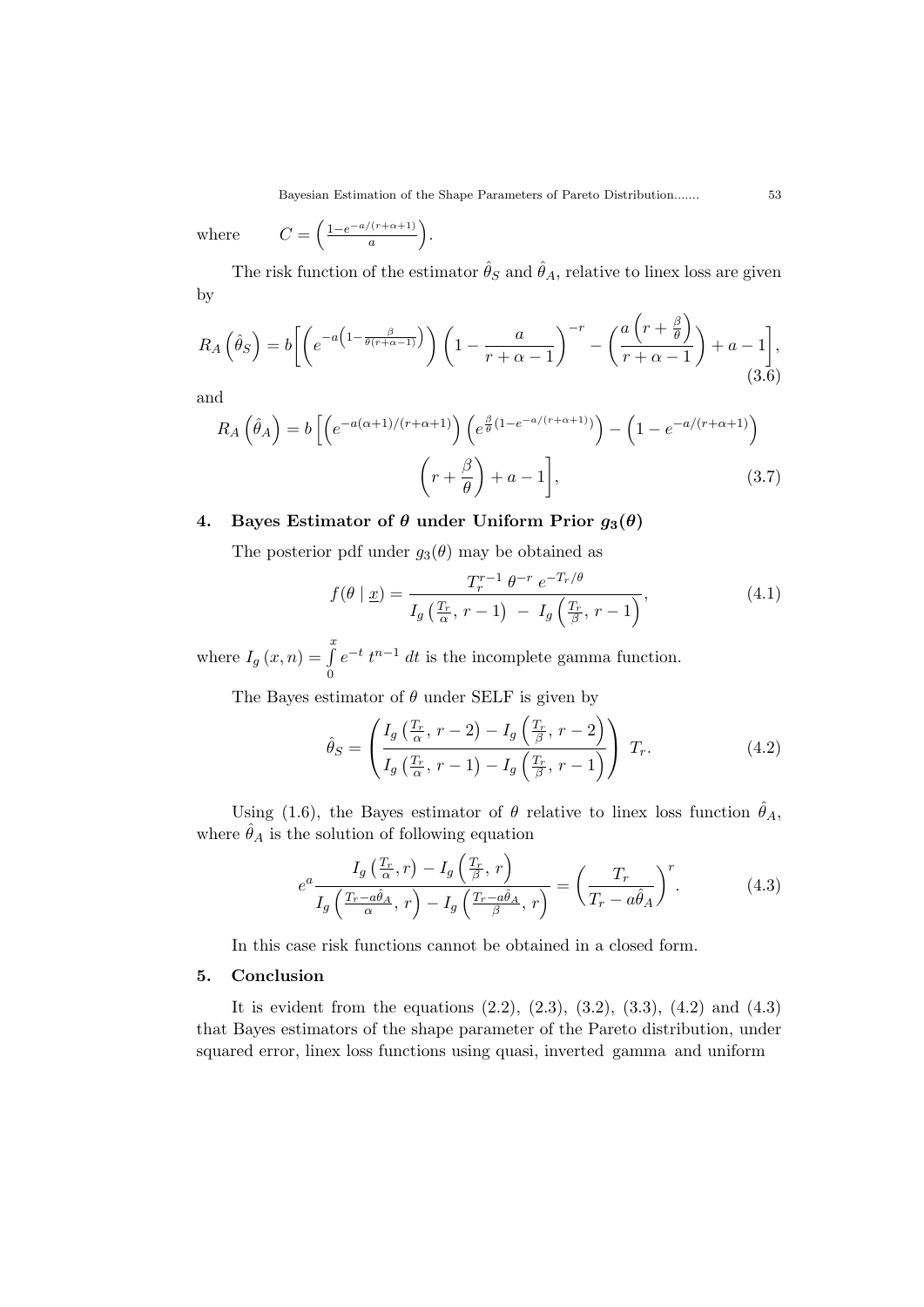54 S. P. Singh



**Fig. 1. Comparative Graph of Risk Function under SELF**



**Fig. 2. Comparative Graph of Risk Function under Linex Loss Function**